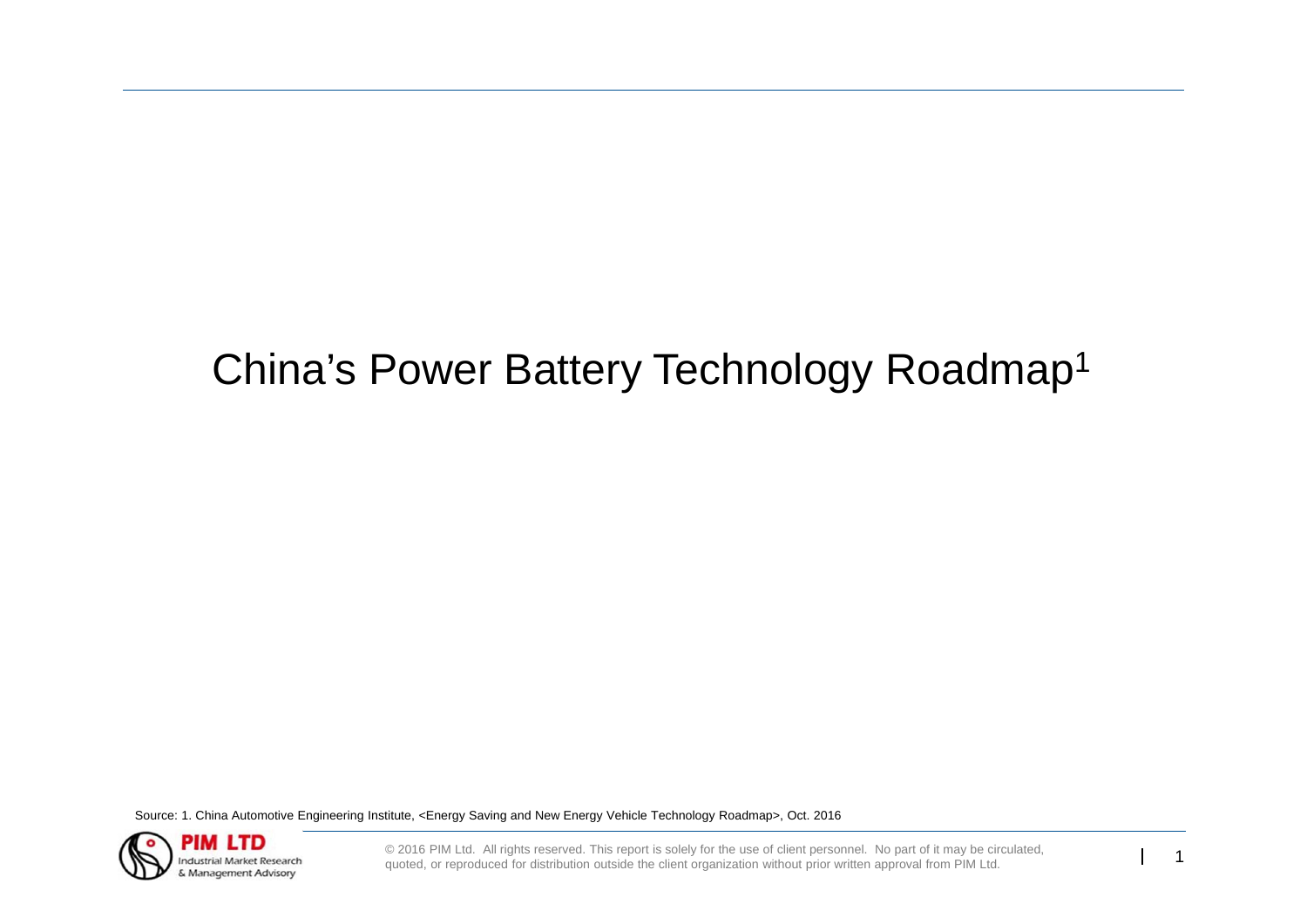Power Battery Technology Roadmap1

## **General Strategy**

#### •**Near and Middle Term Goals:**

- Improve the current lithium-ion power battery technology to meet with the needs of new energy automobile industry scale-up development.
- Focus on developing new lithium-ion power battery to improve safety, consistency, lifecycle, etc.
- Conduct forward-looking research on new systemic power battery technology.

#### •**Middle and Long Term Goals:**

- Continue to improve the new lithium-ion power battery technology
- Focus on developing new systemic power batteries to increase the energy density, substantially reduce costs, and realize the large scale application of new systemic power battery technology

Source: 1. China Automotive Engineering Institute, <Energy Saving and New Energy Vehicle Technology Roadmap>, Oct. 2016

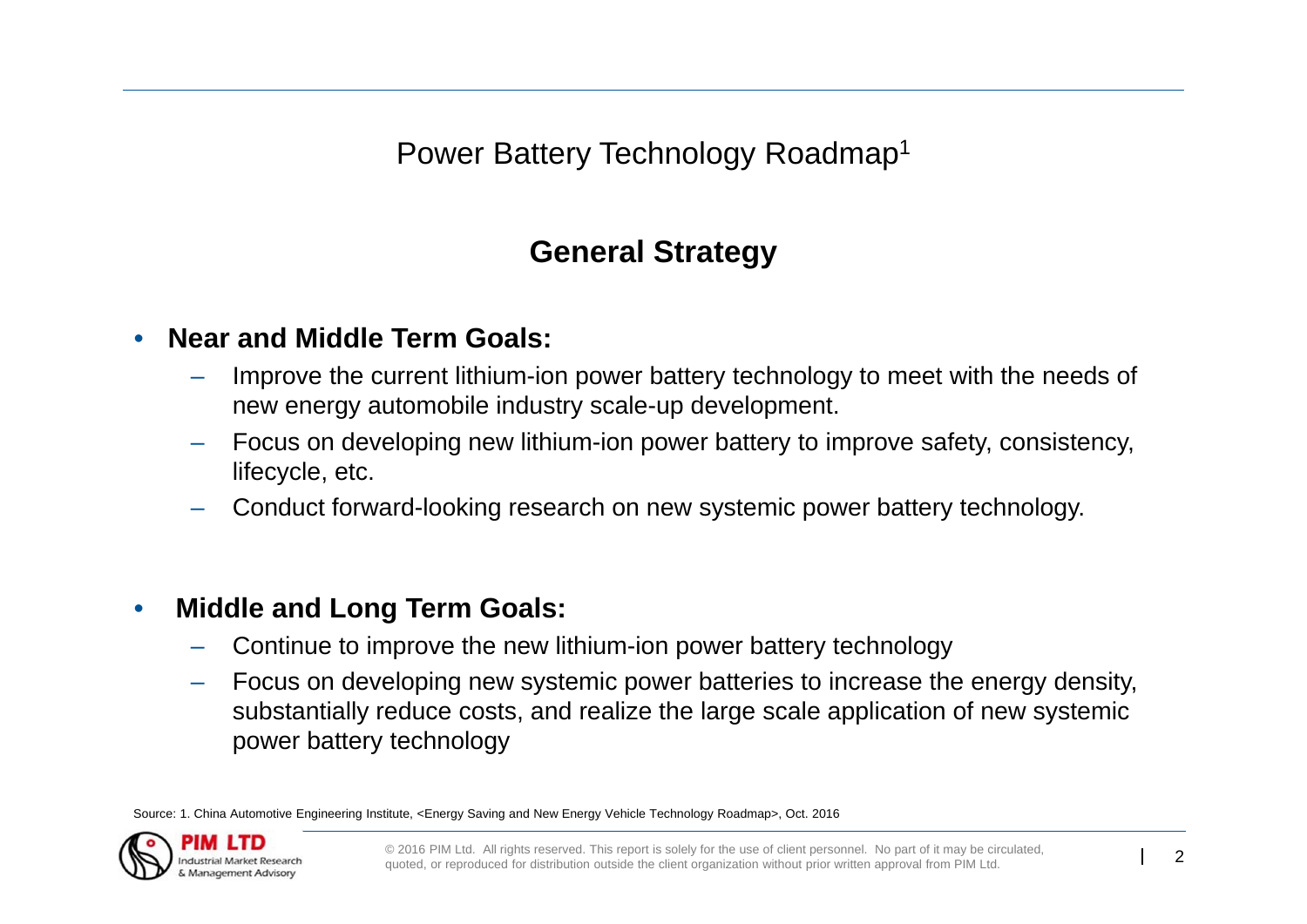## Power Battery Technology\_ Goals, Paths and Priorities

| <b>Development Goals</b>                                                                                                                                                         |                              |                              |                              | <b>Technology Roadmap</b>                                                                                                               |                        | <b>Development Priorities</b>                                                                                                                                                              |
|----------------------------------------------------------------------------------------------------------------------------------------------------------------------------------|------------------------------|------------------------------|------------------------------|-----------------------------------------------------------------------------------------------------------------------------------------|------------------------|--------------------------------------------------------------------------------------------------------------------------------------------------------------------------------------------|
| To meet with the<br>development of new energy<br>automobiles, requires<br>increasing the energy density<br>and reducing the cost of<br>power batteries<br>Energy Density(Wh/kg): |                              |                              |                              | Strengthen the effort on<br>development new systemic<br>power battery technology<br>Promote the key materials<br>and devices technology |                        | New materials for power<br><b>batteries</b><br>Power battery safety and<br>$\bullet$<br>lifespan extending<br>technology<br>Power battery design and<br>$\bullet$<br>simulating technology |
| <b>BEV</b><br><b>PHEV</b>                                                                                                                                                        | <b>Yr.2020</b><br>350<br>200 | <b>Yr.2025</b><br>400<br>250 | <b>Yr.2030</b><br>500<br>300 | Increase the batteries safety,<br>lifecycle and consistency                                                                             |                        | Power battery system and<br>$\bullet$<br>controlling technology                                                                                                                            |
| <b>Battery System Cost</b><br>(RMB/Wh)<br><b>Yr.2030</b><br><b>Yr.2020</b><br><b>Yr.2025</b>                                                                                     |                              |                              |                              | Speed up the power battery<br>standards establishment                                                                                   | $\bullet$<br>$\bullet$ | Power battery testing and<br>standards establishment<br>Power battery cascaded<br>utilization and recycle                                                                                  |
| <b>BEV</b><br><b>PHEV</b>                                                                                                                                                        | $\mathbf 1$<br>1.5           | 0.9<br>1.3                   | 0.8<br>1.1                   | Speed up the research on<br>battery recycle technology                                                                                  |                        | technology                                                                                                                                                                                 |

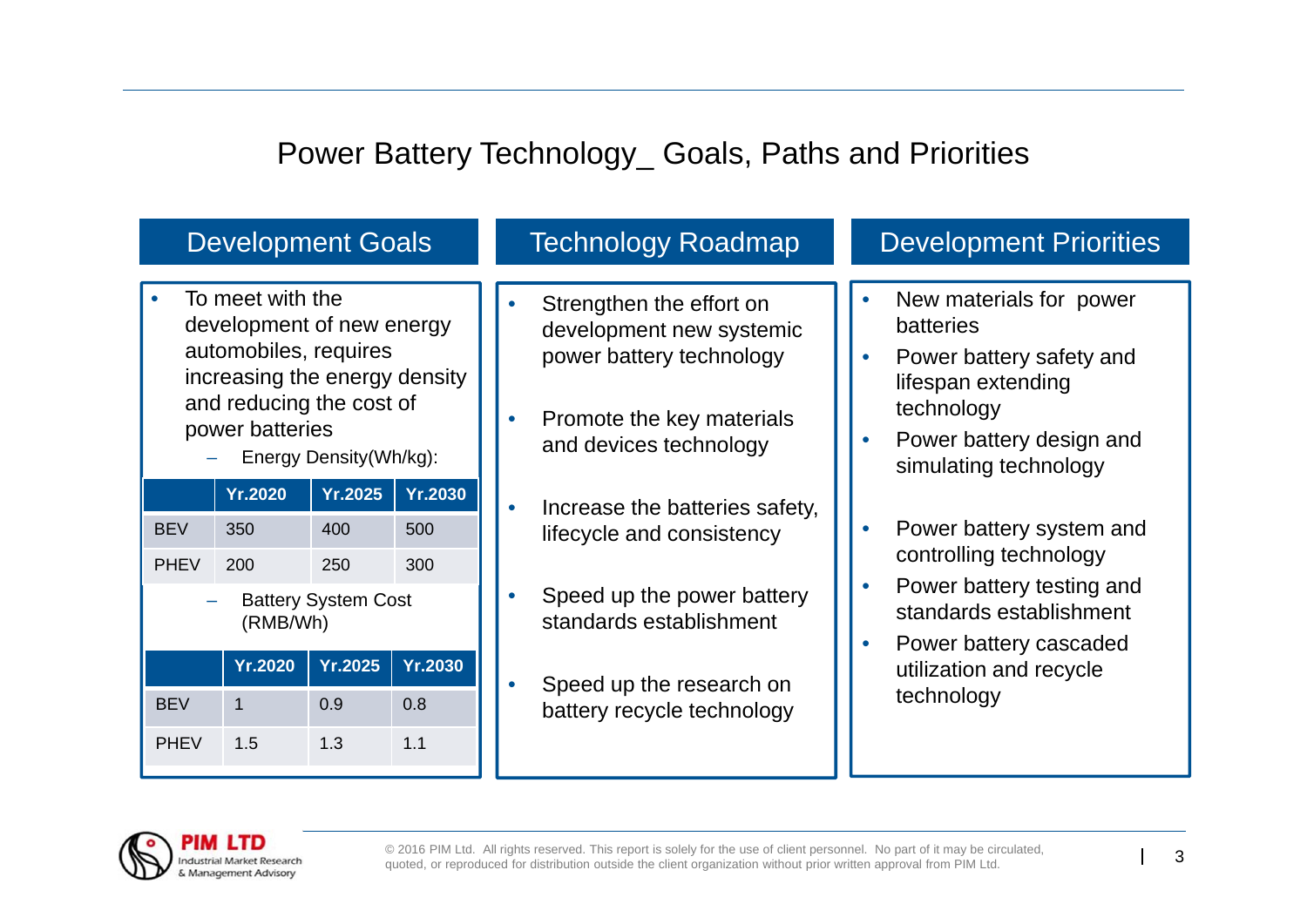## Power Battery Technology Roadmap\_ EV Battery Technology Roadmap

| Yr. 2020                                                                                                                                                                                                                          | Yr. 2025                                                                                                                                                                                                                  | Yr. 2030                                                                                                                                                                                                                |  |  |  |
|-----------------------------------------------------------------------------------------------------------------------------------------------------------------------------------------------------------------------------------|---------------------------------------------------------------------------------------------------------------------------------------------------------------------------------------------------------------------------|-------------------------------------------------------------------------------------------------------------------------------------------------------------------------------------------------------------------------|--|--|--|
| <b>Lithium Ion Battery</b>                                                                                                                                                                                                        |                                                                                                                                                                                                                           | <b>New Systemic Battery</b>                                                                                                                                                                                             |  |  |  |
| Satisfy the need of EVs >= 300KM                                                                                                                                                                                                  | Satisfy the need of EV>=400 KM                                                                                                                                                                                            | Satisfy the need of EV>=500 KM                                                                                                                                                                                          |  |  |  |
| • Specific energy: 350Wh/kg, 250Wh/kg (System)<br>• Energy density: 650Wh/L, 320Wh/L (System)<br>• Power density:1000W/kg, 700W/kg<br>• Lifespan: 4000 times/10years, 3000times/ 10years<br>• Cost: 0.6RMB/Wh, 1.0RMB/Wh (System) | · Specific energy: 400Wh/kg, 280Wh/kg (System)<br>Energy density: 800Wh/L, 500Wh/L (System)<br>Power density:1000W/kg, 700W/kg<br>Lifespan:4500 times/12years, 3500times/ 10years,<br>Cost: 0.5RMB/Wh, 0.9RMB/Wh (System) | Specific energy: 500Wh/kg, 350Wh/kg (System)<br>Energy density: 1000Wh/L, 700Wh/L (System)<br>Power density:1000W/kg, 700W/kg<br>Lifespan:5000 times/15years, 4000times/ 15years<br>Cost: 0.4RMB/Wh, 0.8RMB/Wh (System) |  |  |  |
| Ways to improve specific energy                                                                                                                                                                                                   |                                                                                                                                                                                                                           |                                                                                                                                                                                                                         |  |  |  |
| • Optimize the structure of the electrode<br>• Increase the load of active material                                                                                                                                               | • Applying new material<br>• Increase the battery's voltage                                                                                                                                                               | • Optimize the new material<br>• Using new type of battery structure                                                                                                                                                    |  |  |  |
| Ways to increase battery's lifespan                                                                                                                                                                                               |                                                                                                                                                                                                                           |                                                                                                                                                                                                                         |  |  |  |
| • Develop long lifespan material and improve<br>the purity of the electrolyte<br>• Optimize the design of electrode and the<br>production process                                                                                 | • Develop new system lithium<br>• Optimize the production process and<br>environment control                                                                                                                              | • Introduce solid electrolyte                                                                                                                                                                                           |  |  |  |
| Ways to increase the safety                                                                                                                                                                                                       |                                                                                                                                                                                                                           |                                                                                                                                                                                                                         |  |  |  |
| • Optimize the structure of battery<br>• Applying new material                                                                                                                                                                    | • Applying new material<br>• Optimize the structure of battery                                                                                                                                                            | • Applying new material<br>• Develop the integration technology of solid<br>and liquid electrolyte                                                                                                                      |  |  |  |
| <b>Ways to control cost</b>                                                                                                                                                                                                       |                                                                                                                                                                                                                           |                                                                                                                                                                                                                         |  |  |  |
| • Optimize the design of battery<br>• Improve the production process<br><b>PIM LTD</b><br>$\bullet$                                                                                                                               | • Applying new material<br>• Applying new manufacturing process and<br>equipment                                                                                                                                          | • Applying new material system<br>• Develop new manufacturing process<br>roadmap                                                                                                                                        |  |  |  |

© 2016 PIM Ltd. All rights reserved. This report is solely for the use of client personnel. No part of it may be circulated,<br>quoted, or reproduced for distribution outside the client organization without prior written appr

**Industrial Market Research** & Management Advisory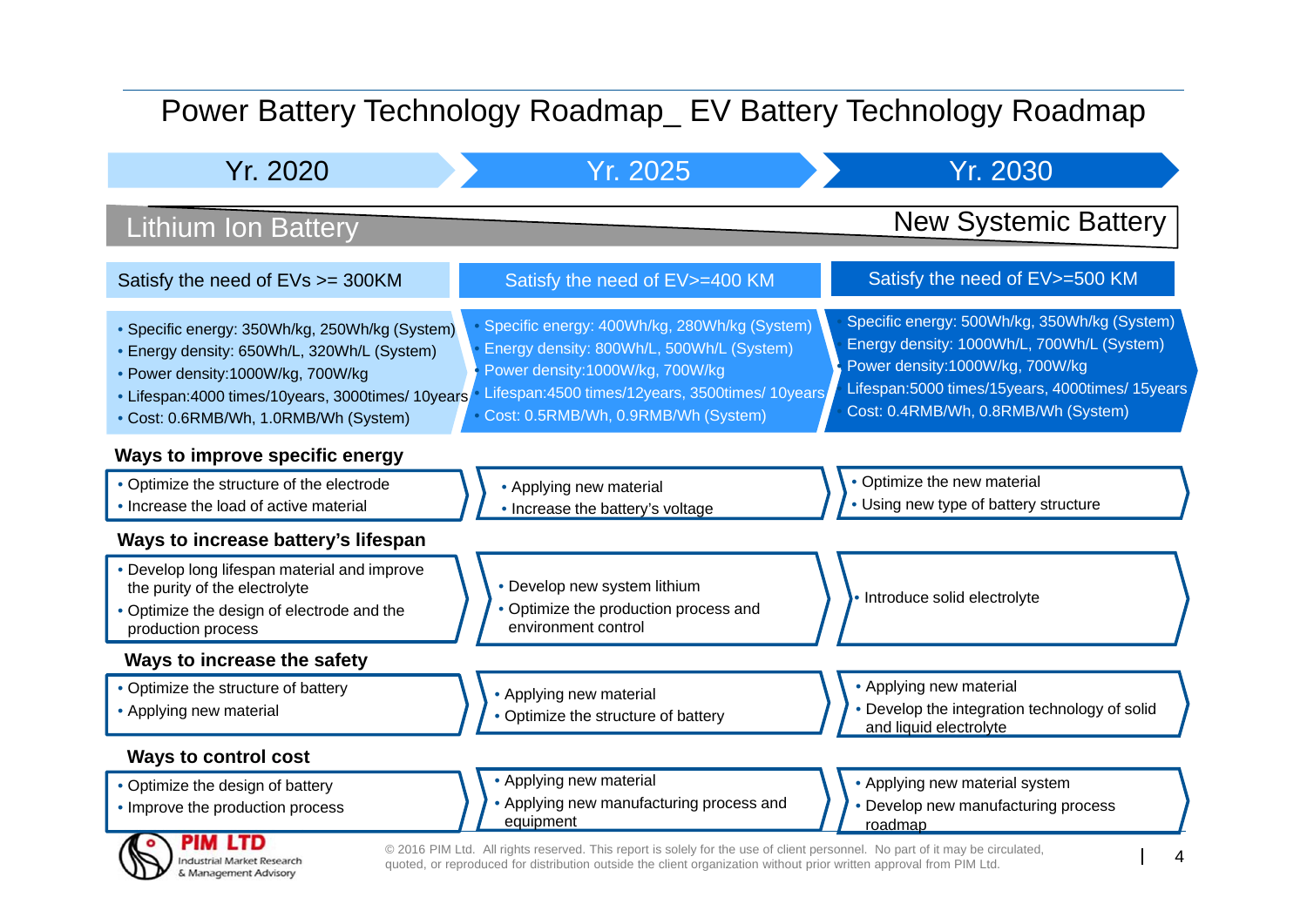## Power Battery Technology Roadmap\_ PHEV Battery Technology Roadmap

Yr. 2020

### Yr. 2025 Yr. 2030

• Specific energy: 250Wh/kg, 150Wh/kg

• Energy density: 500Wh/L, 300Wh/L

• Power density:1500W/kg, 1000W/kg • Lifespan:4000 times/12years(System) • Cost: 0.9RMB/Wh, 1.3RMB/Wh (System)

(System)

(System)

- Specific energy: 200Wh/kg, 120Wh/kg (System)
- Energy density: 400Wh/L, 240Wh/L (System)
- Power density:1500W/kg, 900W/kg
- Lifespan:3000times/ 10years (System)
- Cost: 1.0RMB/Wh, 1.5RMB/Wh (System)

### **Ways to improve specific energy**

Optimize the design of the electrode and increase the power performance

### **Ways to increase battery's lifespan**

- Develop long lifespan material and improve the purity of the electrolyte
- Optimize the design of electrode and the production process

### **Ways to increase the safety**

- Optimize the structure of battery
- Applying new material

### **Ways to control cost**

- Optimize the design of battery
- Improve the production process

• Optimize the new material

(System)

(System)

• Using new type of battery structure

Specific energy: 300Wh/kg, 180Wh/kg

Energy density: 600Wh/L, 350Wh/L

 Power density:1500W/kg, 1000W/kg Lifespan:5000times/ 15years (System) Cost: 0.8RMB/Wh, 1.1RMB/Wh (System)

• Introduce solid electrolyte

• Applying new material

- Develop the integration technology of solid and liquid electrolyte
- Applying new material system
- Develop new manufacturing process roadmap



© 2016 PIM Ltd. All rights reserved. This report is solely for the use of client personnel. No part of it may be circulated, quoted, or reproduced for distribution outside the client organization without prior written appr